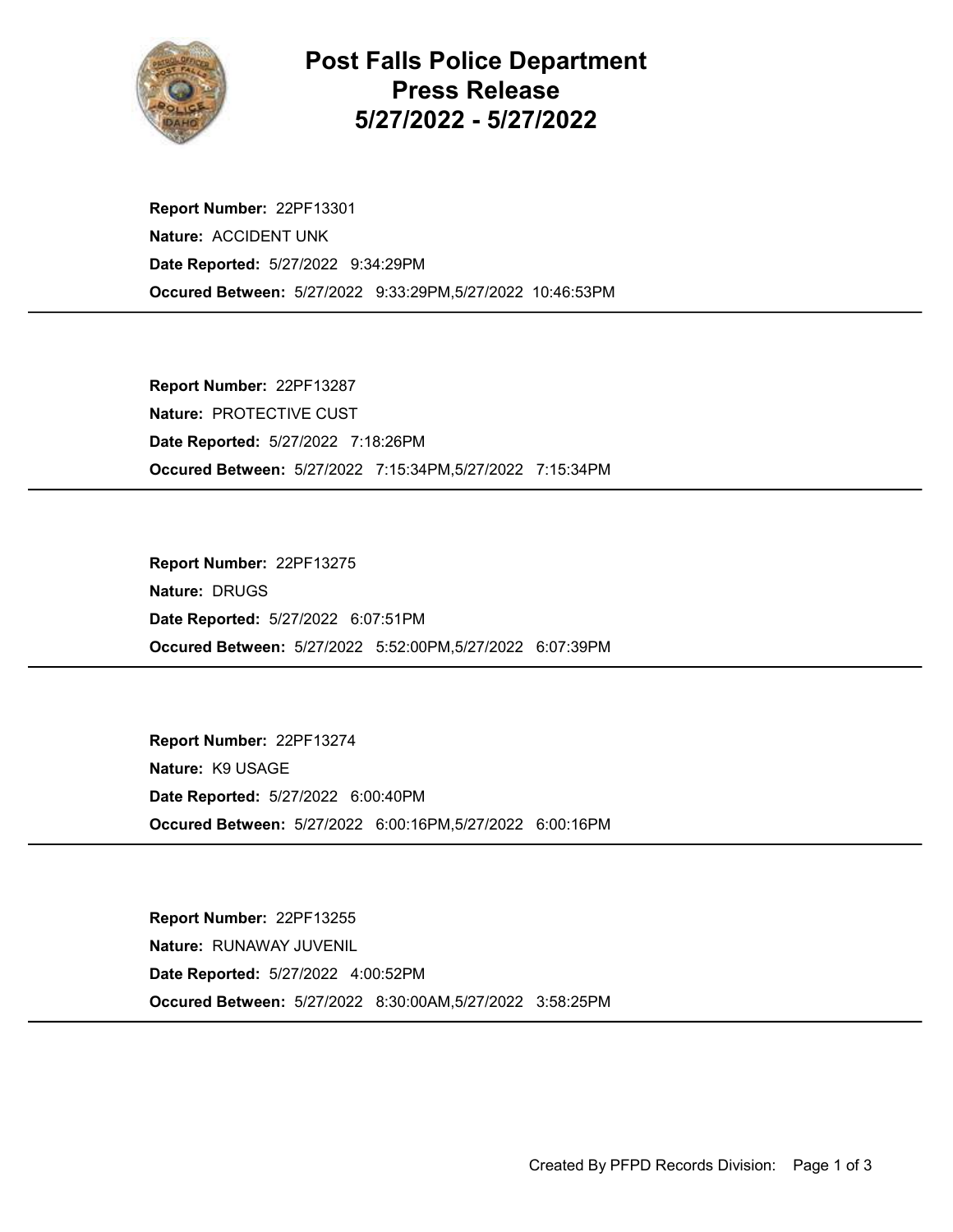Occured Between: 5/27/2022 3:40:23PM,5/27/2022 3:40:23PM Report Number: 22PF13254 Nature: ACCIDENT H&R Date Reported: 5/27/2022 3:41:33PM

Occured Between: 5/21/2022 8:00:00AM,5/22/2022 8:00:00PM Report Number: 22PF13249 Nature: ACCIDENT H&R Date Reported: 5/27/2022 3:09:04PM

Occured Between: 5/27/2022 2:43:10PM,5/27/2022 2:43:10PM Report Number: 22PF13247 Nature: DRUGS Date Reported: 5/27/2022 2:45:01PM

Occured Between: 5/26/2022 2:55:00PM,5/26/2022 2:56:00PM Report Number: 22PF13231 Nature: TRAFFIC OFFENSE Date Reported: 5/27/2022 1:06:17PM

Occured Between: 5/27/2022 12:34:58PM,5/27/2022 12:34:58PM Report Number: 22PF13226 Nature: FOUND PROPERTY Date Reported: 5/27/2022 12:35:45PM

Occured Between: 5/27/2022 12:23:21PM,5/27/2022 12:23:21PM Report Number: 22PF13224 Nature: SEX OFFENSE Date Reported: 5/27/2022 12:24:17PM